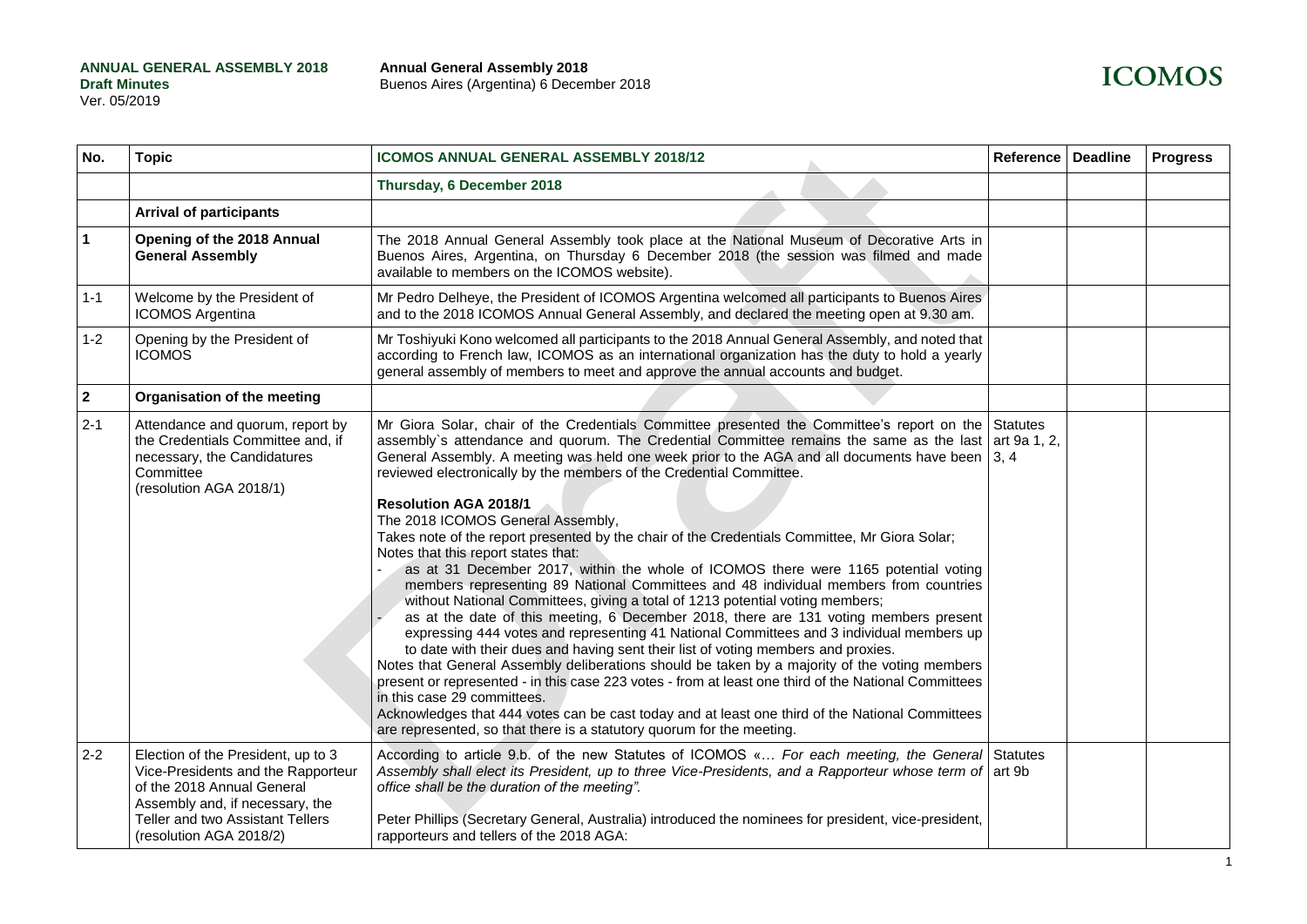# **ICOMOS**

|                         |                                                   | Resolution 2018/2<br>The 2018 Annual General Assembly elects the following.<br>Mr Pedro Delheye as President of the 2018 Annual General Assembly.<br>Ms. Soraya Gerin (Portugal) as Vice-President of the 2018 Annual General Assembly.<br>Ms Nicole Franceschini (Italy) and Doris Grandis (Austria) as Rapporteurs of the 2018 Annual<br>General Assembly.<br>Mr James K Reap (USA), Ms. Eva Roels (Belgium), Ms. Adriana Careaga (Uruguay), Mr John Ward<br>(Canada), Mr Melvin Campos Ocampo (Costa Rica) and Ms. Alicia Castillo (Spain) as Tellers of the<br>2018 Annual General Assembly.<br>444 votes for, 0 vote against, 0 abstentions.                                                                                                           |                            |  |
|-------------------------|---------------------------------------------------|-------------------------------------------------------------------------------------------------------------------------------------------------------------------------------------------------------------------------------------------------------------------------------------------------------------------------------------------------------------------------------------------------------------------------------------------------------------------------------------------------------------------------------------------------------------------------------------------------------------------------------------------------------------------------------------------------------------------------------------------------------------|----------------------------|--|
| $2 - 3$                 | Adoption of the Agenda<br>(resolution AGA 2018/3) | Resolution 2018/3<br>The 2018 ICOMOS General Assembly adopts the proposed agenda (first disseminated on 16<br>October 2018 via the e-News) with the addition of item 2.4, Adoption of the Minutes of the previous<br>General Assembly and Extraordinary General Assembly.<br>The Secretary-General advised that the other items proposed for the agenda (the creation of a<br>nominations committee in 2018, the creation of an ad hoc financial committee, and recollection of<br>a resolution of the 2002 General Assembly in Madrid, could not be discussed at this Annual General<br>Assembly owing to the restrictions on the agenda according to Articles 57 and 58 of the Rules of<br>Procedure.                                                     |                            |  |
| $2 - 4$                 | Adoption of the minutes of the 19GA               | The Secretary General advised that the minutes of the 19 General Assembly have not yet been<br>finalized and they are not available for adoption. The adoption of the minutes of the 19GA will be<br>deferred to the 2019 Annual General Assembly.                                                                                                                                                                                                                                                                                                                                                                                                                                                                                                          |                            |  |
| $\overline{\mathbf{3}}$ | Reports on the past year                          |                                                                                                                                                                                                                                                                                                                                                                                                                                                                                                                                                                                                                                                                                                                                                             |                            |  |
| $3 - 1$                 | Report by the President of ICOMOS                 | The President presented his report, which was published in the working documents of the Annual<br>General Assembly (also disseminated by the e-News n°163 on 16 October 2018 – file: art 9d1<br>"AGA2018_3-1_PRESReport_EN").<br>There were no questions from the Assembly.<br>The 2018 ICOMOS General Assembly takes note of the report of the President.                                                                                                                                                                                                                                                                                                                                                                                                  | <b>Statutes</b>            |  |
| $3 - 2$                 | Report by the Treasurer of ICOMOS                 | Ms. Laura Robinson (Treasurer) presented her report which was published in the working<br>documents of the General Assembly (also disseminated by the e-News n°163 on 16 October 2018<br>- file: "AGA2018_3-2_TreasurerReport_EN").e financial year closed on December 31 <sup>st</sup> , 2017.<br>ICOMOS has new auditors and new forms, the work done by the auditors was done in due time<br>and the work presented was clean. Ms. Laura Robinson thanked the auditors and the accountants<br>that worked on this matter. Financial statement, audit reports and triennial budget were pre-<br>circulated. The budget was compiled taking into consideration previous experiences and<br>assumptions based on known projects and few increases in costs. | <b>Statutes</b><br>art 9d1 |  |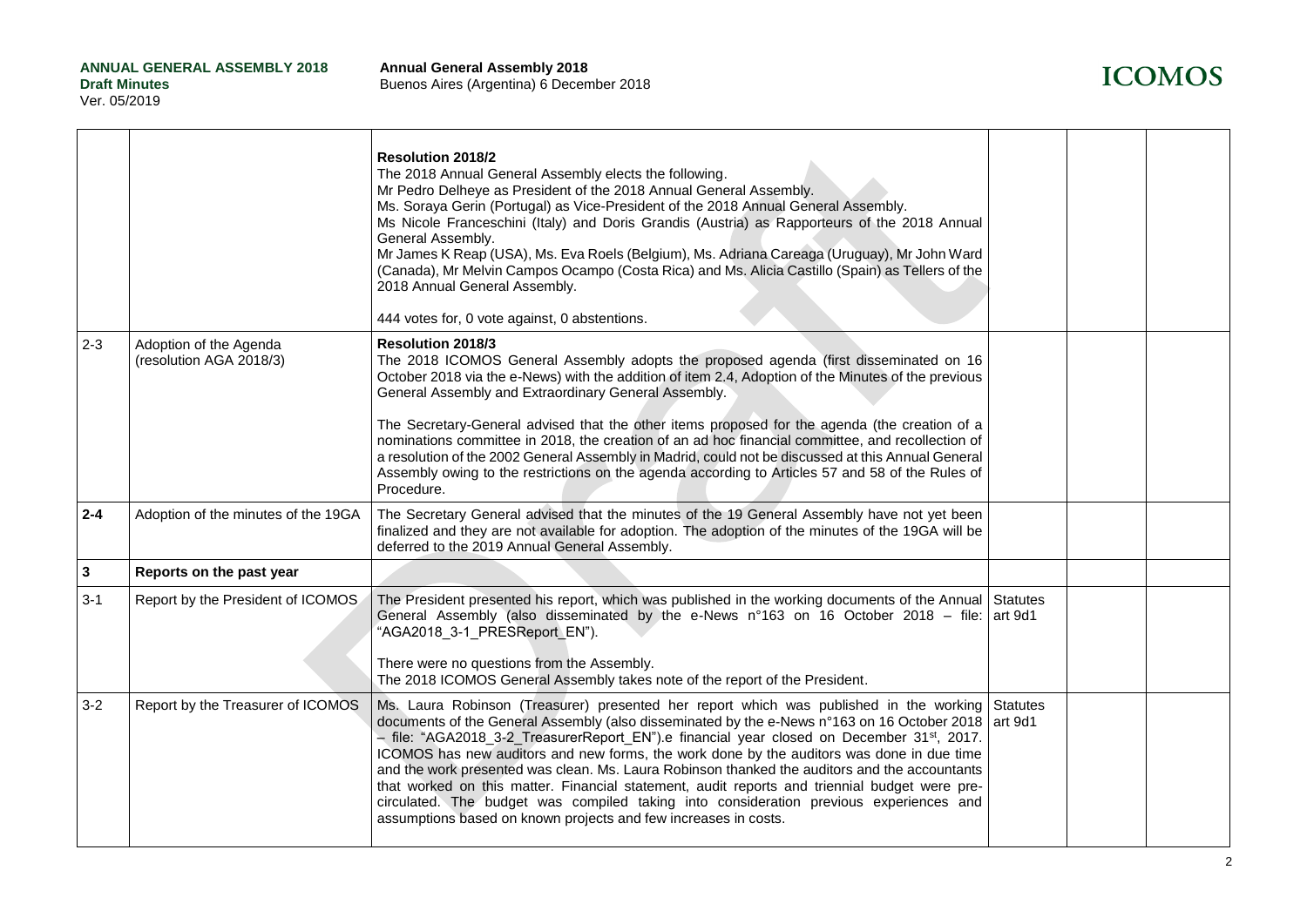

|                         |                                                                                                                          | Points raised by the Assembly:<br>- need to increase reserves to ensure ICOMOS financial freedom in the future, and not risk having<br>the accounts in debit if anything unforeseeable happens<br>- possibility of establishing an endowment fund and a giving programme<br>proposition to distribute financial analysis for large projects to the General Assembly (the Director<br>General noted that analytical accounts for each project are available and can be consulted at the<br>ICOMOS Headquarters in Paris)<br>- request for a correction in the accounts to clarify that the money received by a former Board<br>member is a financial reimbursement<br>- need to be a sustainable and transparent organization; request for a review of the communication<br>methods concerning budget and funds. ICOMOS is a growing organization and trust is fundamental<br>for its survival.<br>The 2018 ICOMOS General Assembly takes note of the report of the Treasurer. |                            |  |
|-------------------------|--------------------------------------------------------------------------------------------------------------------------|-------------------------------------------------------------------------------------------------------------------------------------------------------------------------------------------------------------------------------------------------------------------------------------------------------------------------------------------------------------------------------------------------------------------------------------------------------------------------------------------------------------------------------------------------------------------------------------------------------------------------------------------------------------------------------------------------------------------------------------------------------------------------------------------------------------------------------------------------------------------------------------------------------------------------------------------------------------------------------|----------------------------|--|
| $\overline{\mathbf{4}}$ | Adoption of the annual accounts<br>and budget                                                                            |                                                                                                                                                                                                                                                                                                                                                                                                                                                                                                                                                                                                                                                                                                                                                                                                                                                                                                                                                                               |                            |  |
| $4 - 1$                 | Approval of the 2017 accounts and<br>discharge of the Board and<br>Treasurer from liabilities<br>(resolution AGA 2018/4) | <b>Resolution 2018/4</b><br>The 2018 ICOMOS General Assembly<br>(a) Approves the 2017 accounts with two corrections:<br>the amount of 1560,91€ on page 20 of the External Auditor's Report should be shown as travel<br>expenses rather than fees;<br>additional information on the disbursement of the Raymond Lemaire Fund, the Victoria Falls<br>Fund and other funds raised and used to help ICOMOS members to participate in the General<br>Assembly should be provided; and<br>(b) Discharges the Board and the Treasurer from liabilities.<br>444 votes for, 0 vote against, 0 abstentions                                                                                                                                                                                                                                                                                                                                                                             | <b>Statutes</b><br>art 9d2 |  |
| $4 - 2$                 | Approval of the 2019 budget<br>(resolution AGA 2018/5)                                                                   | Resolution 2018/5<br>The 2018 Annual General Assembly<br>Adopts the budget outline for 2019 with a request to submit the final draft budget to the Board by<br>31 March 2019.<br>444 votes for, 0 vote against, 0 abstentions                                                                                                                                                                                                                                                                                                                                                                                                                                                                                                                                                                                                                                                                                                                                                 | <b>Statutes</b><br>art 9d3 |  |
| $5\phantom{a}$          | <b>Resolutions on Statutory Matters</b>                                                                                  |                                                                                                                                                                                                                                                                                                                                                                                                                                                                                                                                                                                                                                                                                                                                                                                                                                                                                                                                                                               |                            |  |
| $5 - 1$                 | Appointment of the Credentials<br>Committee of the 2019 Annual<br><b>General Assembly</b><br>(resolution AGA 2018/8)     | <b>Resolution 2018/8</b><br>The ICOMOS 2018 General Assembly appoints the following members to serve on the Credentials<br>Committee for the 2019 Annual General Assembly:<br>Cyrill von Planta (Austria) Chair<br>• Christophe Rivet (Canada)                                                                                                                                                                                                                                                                                                                                                                                                                                                                                                                                                                                                                                                                                                                                | RoP art 42                 |  |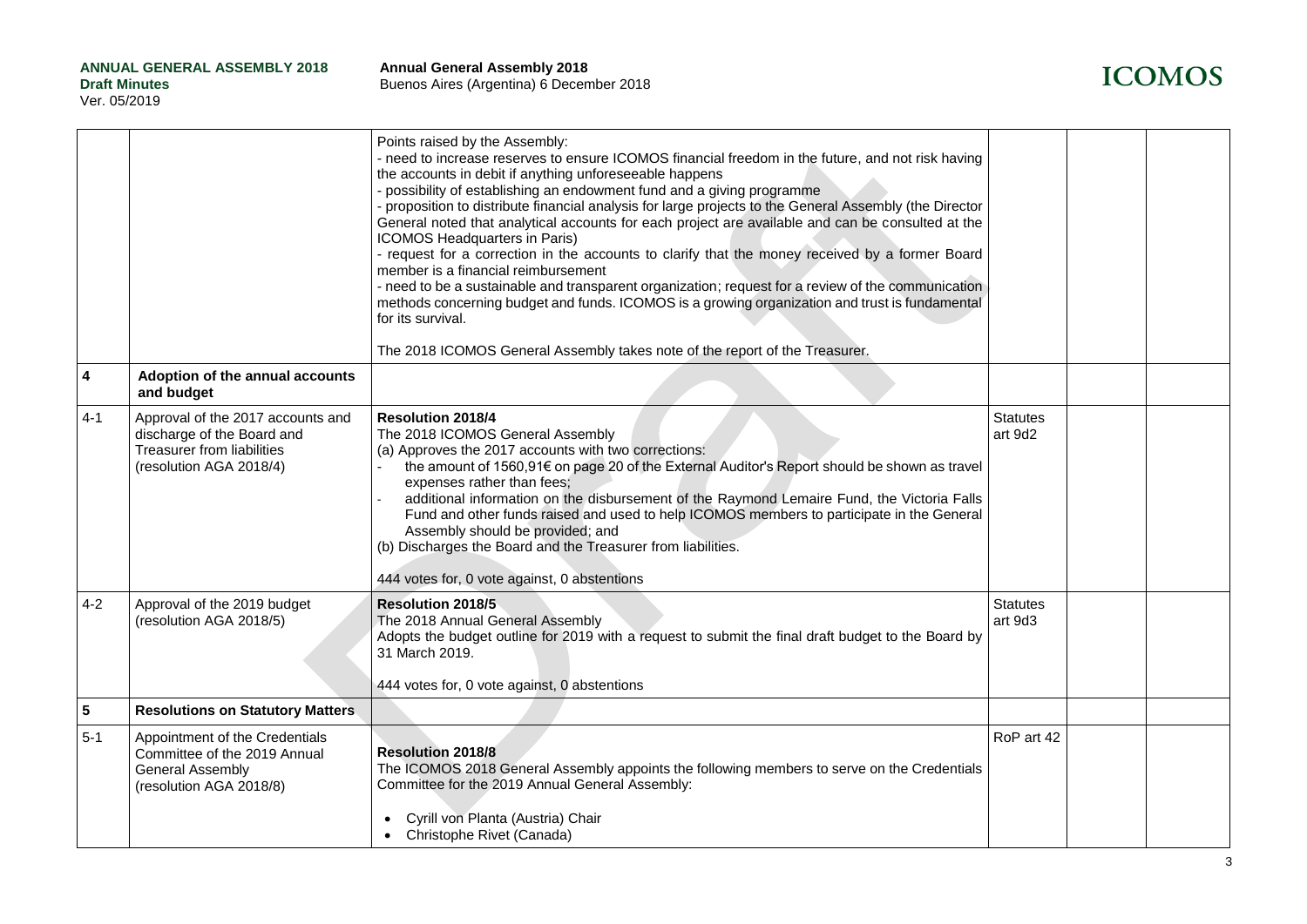| <b>ICOMOS</b> |  |
|---------------|--|
|---------------|--|

|         |                                          | Stacy Vallis (New Zealand)<br>Abdul Sow (Senegal)<br>Jeanine Abdul Massih (Lebanon)<br>444 votes for, 0 vote against, 0 abstentions                                                                                                                                                                                                                                                                                                                                                                                                                                                                                                                                                                                                                                                                                                                                                                                                                                                                                                                                                                                                                                                                                                                                                                                                                                                                                                                                                                                                                                                                                                                                                                                                                                                                                                                                                                                                                          |  |  |
|---------|------------------------------------------|--------------------------------------------------------------------------------------------------------------------------------------------------------------------------------------------------------------------------------------------------------------------------------------------------------------------------------------------------------------------------------------------------------------------------------------------------------------------------------------------------------------------------------------------------------------------------------------------------------------------------------------------------------------------------------------------------------------------------------------------------------------------------------------------------------------------------------------------------------------------------------------------------------------------------------------------------------------------------------------------------------------------------------------------------------------------------------------------------------------------------------------------------------------------------------------------------------------------------------------------------------------------------------------------------------------------------------------------------------------------------------------------------------------------------------------------------------------------------------------------------------------------------------------------------------------------------------------------------------------------------------------------------------------------------------------------------------------------------------------------------------------------------------------------------------------------------------------------------------------------------------------------------------------------------------------------------------------|--|--|
| 6       | <b>Leadership in ICOMOS</b>              |                                                                                                                                                                                                                                                                                                                                                                                                                                                                                                                                                                                                                                                                                                                                                                                                                                                                                                                                                                                                                                                                                                                                                                                                                                                                                                                                                                                                                                                                                                                                                                                                                                                                                                                                                                                                                                                                                                                                                              |  |  |
| $6 - 1$ | Presentation by the Secretary<br>General | Mr Peter Phillips (Secretary General) presented his discussion paper on Leadership in ICOMOS,<br>which was published in the working documents of the General Assembly (also disseminated by the RoP art 44<br>e-News n°163 on 16 October 2018 - file: "AGA2018_6-1 SGPresentation EN")in the documents<br>of the General Assembly (also disseminated by the e-News n°163 on 16 October 2018 – file:<br>"AGA2018_6-1_SGPresentation_EN")                                                                                                                                                                                                                                                                                                                                                                                                                                                                                                                                                                                                                                                                                                                                                                                                                                                                                                                                                                                                                                                                                                                                                                                                                                                                                                                                                                                                                                                                                                                      |  |  |
|         |                                          | The pre-circulated paper concerns the office of the President of ICOMOS and the leadership of the<br>Advisory Committee. It contains a proposal to extend the term of office of the President and change<br>the eligibility of candidates for the Advisory Committee President and Vice President, which would<br>require statutory changes. Subject to the broad agreement of members, a proposal to amend the<br>Statutes would be presented at the 2019 Annual General Assembly or at the XX <sup>th</sup> General Assembly<br>in 2020.                                                                                                                                                                                                                                                                                                                                                                                                                                                                                                                                                                                                                                                                                                                                                                                                                                                                                                                                                                                                                                                                                                                                                                                                                                                                                                                                                                                                                   |  |  |
| $6-2$   | Informal discussion                      | Main points raised by the Assembly:<br>- importance of looking at leadership and adequate governance for the future of ICOMOS. ICOMOS<br>has had an iconic mission statement but there is the need to look at where the organization is<br>heading in the future<br>- governance is an important matter and effective and incisive governance is needed<br>- members serving as officers of the Advisory Committee are also involved in ISCs, and it is a lot of<br>work. Officers require some time to understand ICOMOS procedures<br>- If all Advisory Committee officers have to resign at the same time the organization could suffer,<br>as the new officers will require up to one year to learn the procedures of the Advisory Committee<br>- every time there is an election the whole Board is required to stand for election. There is the need<br>to ensure a succession plan and to identify people that come forward and stand for election<br>the paper offered a view on how to run the organization but there is the need to put leadership in<br>a broader context<br>- continuity also includes change. Emerging Professionals should be included in ICOMOS activities.<br>An issue is also the limited time available for officers in National Committees.<br>- The leadership should look at training people to succeed them; ICOMOS should also seek out<br>candidates that are well experienced in the management of similar international organizations<br>- need to discuss the practicality of being the president of ICOMOS; and the time and skills required.<br>Many might be qualified but not everyone might have what it takes to get the job done. It is a<br>practical matter.<br>Mr Peter Phillips undertook to review the discussion paper in the light of the comments at the<br>meeting and circulate it again to the full membership, seeking comments to be considered by the<br>Board at its meeting in March 2019. |  |  |